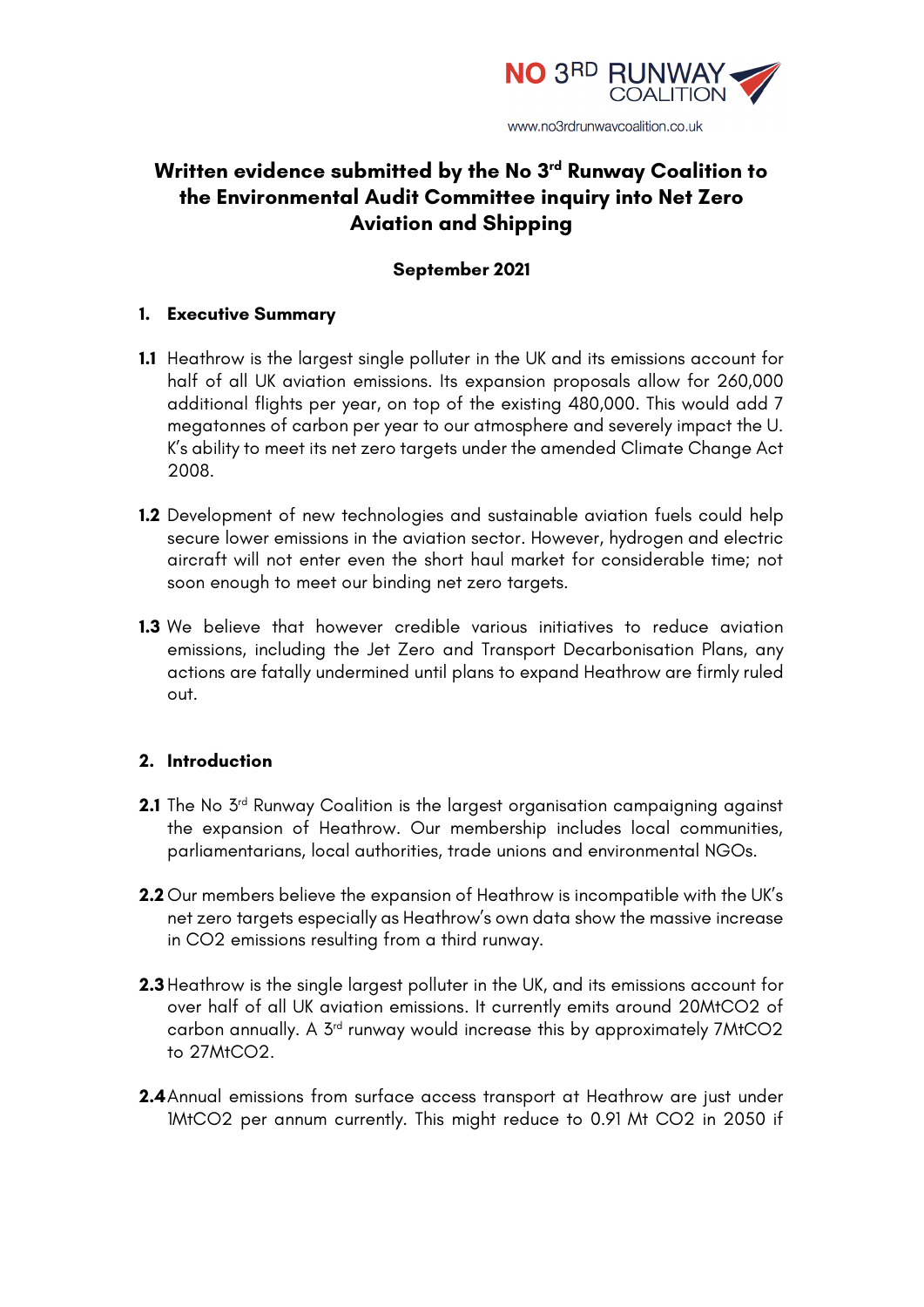

www.no3rdrunwaycoalition.co.uk

there were just two runways - and increase 1.25MtCO2 with the third runway – a difference of approximately 0.34MtCO2 per year.<sup>1</sup>

- **2.5** Further, construction of the 3<sup>rd</sup> runway and associated works is expected to result in an additional 3.7MtCO2 of emissions up to 2050.2
- **2.6**Neither Heathrow or the Department for Transport comprehensively consider the non-CO2 impacts from Heathrow's expansion proposals which have a significant impact on the climate.<sup>3</sup>
- **2.7** A 3<sup>rd</sup> runway at Heathrow would require operational restrictions at other UK airports if the U.K. is to stay within the carbon budget as advised by the Climate Change Committee (CCC).
- **2.8** The Government should initiate a review of the Airports National Policy Statement following its legislative commitments as per the amendment to the Climate Change Act 2008, in 2019.
- **3.** What contribution can operational efficiencies make to reduce emissions from aircraft / shipping vessels and over what timescale could these have an effect on emissions?
- **3.1** A report by the International Civil Aviation Organisation (ICAO) in 2019 assumed long-term overall efficiency gains, even under the most optimistic scenario, of 1.37% per annum. This includes improvements associated with both technology and operations.4
- **3.2** These potential efficiency gains do not come close to matching the projected and desired growth (5% per annum) from the aviation industry and are insufficient to reduce emissions from the current level.
- **3.3** Pidcock and Yeo (2016), show that carbon emissions from international aviation will still represent 12% of the 205Gt remaining global CO2 budget in 2050, even if technological and operational efficiencies are maximised and the total demand for conventional jet fuel is met with alternatives. This may rise to 20% should alternative jet fuels not become available in sufficient quantities.<sup>5</sup>

<sup>1</sup> Heathrow Expansion: Preliminary Environmental Impact Report, Volume 3, Chapter 9: Carbon and greenhouse gases. Appendices. Table 9.4.4 and Graphic 9.2.4 (Appendix, 9.4-10 to 9.4-11)

 $^2$  Ibid., Table 9.2.4 (Appendix, 9.12-12)

 $3$  Ibid., Appendix  $9.3.2$ 

<sup>4</sup>ICAO (2019) Environmental Trends in Aviation to 2050. https://www.icao.int/environmentalprotection/Documents/EnvironmentalReports/2019/ENVReport2019\_pg17-23.pdf

<sup>5</sup> Pidcock & Yeo (2016). *Analysis: aviation could consume a quarter of 1.5C carbon budget by 2050.*  Retrieved from: https://www.carbonbrief.org/aviation-consume-quarter-carbon-budget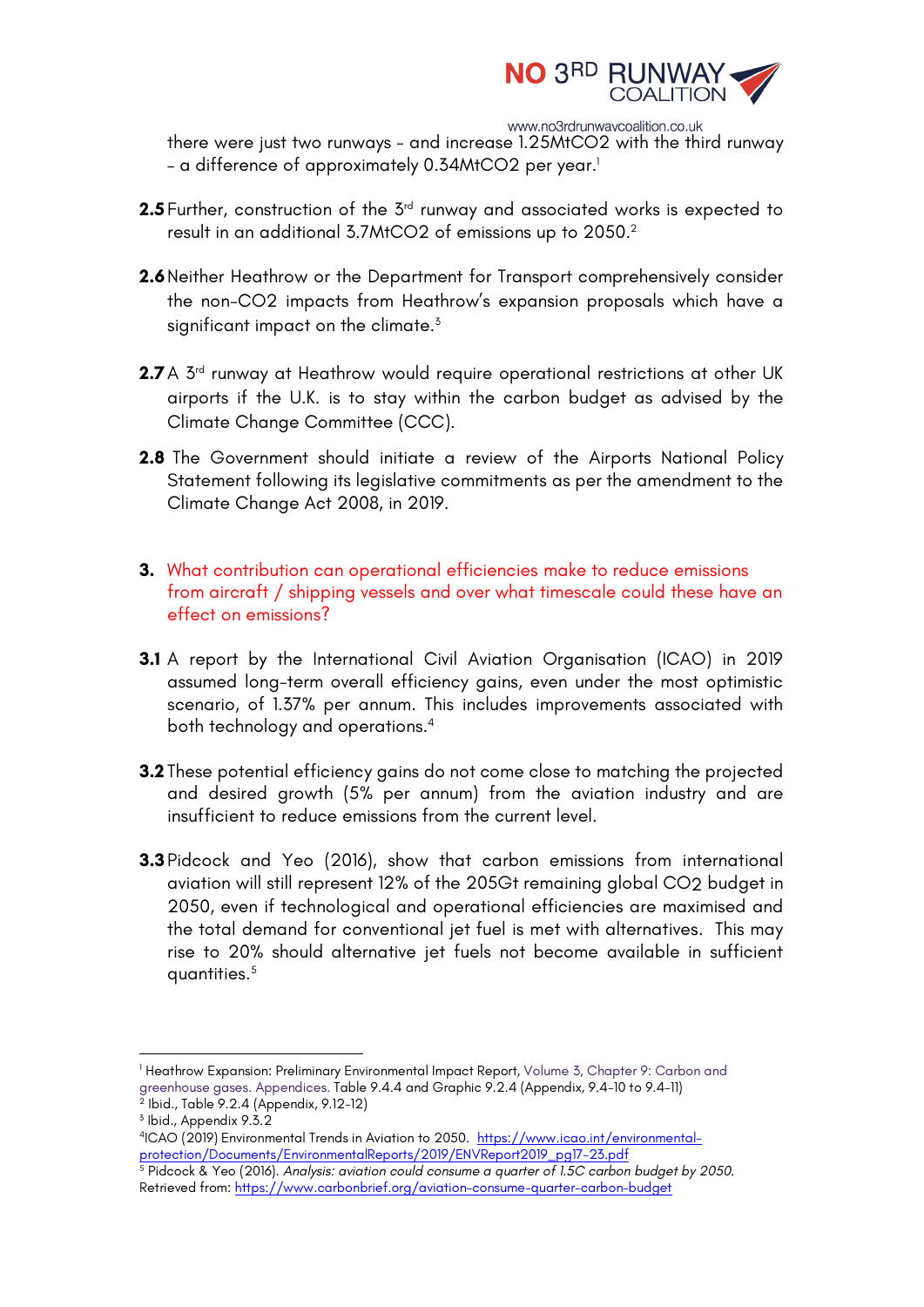

- www.no3rdrunwaycoalition.co.uk **4.** How close are zero carbon fuels to commercialisation for aviation / shipping? How effective will the Jet Zero Council be in catalysing zero emissions technologies? What role should transitional fuels such as alternative hydrocarbon fuels play?
- **4.1** In 2010 the aviation industry pledged to source 10% of fuels from sustainable sources in 2020. Yet by 2018, the industry had managed to source a grand total of 0.002%. Sustainable Aviation Fuel (SAF) production today is still less than 1 percent of overall jet fuel supply despite being pitched by the industry as the panacea for decarbonisation.
- **4.2**The current global targets for approximately 50% alternative jet fuel use in 2050 would require three new bio-jet fuel refineries to be built every month for the next 30 years. Today there are just two facilities – the market is not delivering at the pace required.
- **4.3**It is not clear how much investment industry or Government is willing to commit to enable alternative aviation fuels generation to be scaled up and sold at a price that is competitive with kerosene.
- **4.4**The CCC advises that we shouldn't plan for aviation biofuel to exceed 10% of total aviation fuel use by 2050. Their analysis suggests that the largest contribution to reducing emissions from aviation will come from new technologies and aircraft design.<sup>6</sup>
- **4.5**The International Energy Association's Sustainable Development Scenario (SDS), anticipates biofuels reaching around 10% of aviation fuel demand by 2030, and close to 20% by 2040.7
- **5.** What new technologies are there to reduce emissions from aircraft / shipping vessels and how close to commercialisation are they?
- **5.1** The industry's own assessment suggests that even if a technological breakthrough does become commercially available before 2050, new technological developments in the aviation sector usually take up to a couple of decades before reaching maturity (IATA, 2013).8

<sup>6</sup> https://www.theccc.org.uk/wp-content/uploads/2013/04/Aviation-factsheet.pdf

<sup>7</sup> https://www.iea.org/commentaries/are-aviation-biofuels-ready-for-take-off

<sup>8</sup> IATA, 2013. Technology Roadmap, fourth ed. Retrieved from:

https://www.iata.org/whatwedo/environment/Documents/technology-roadmap-2013.pdf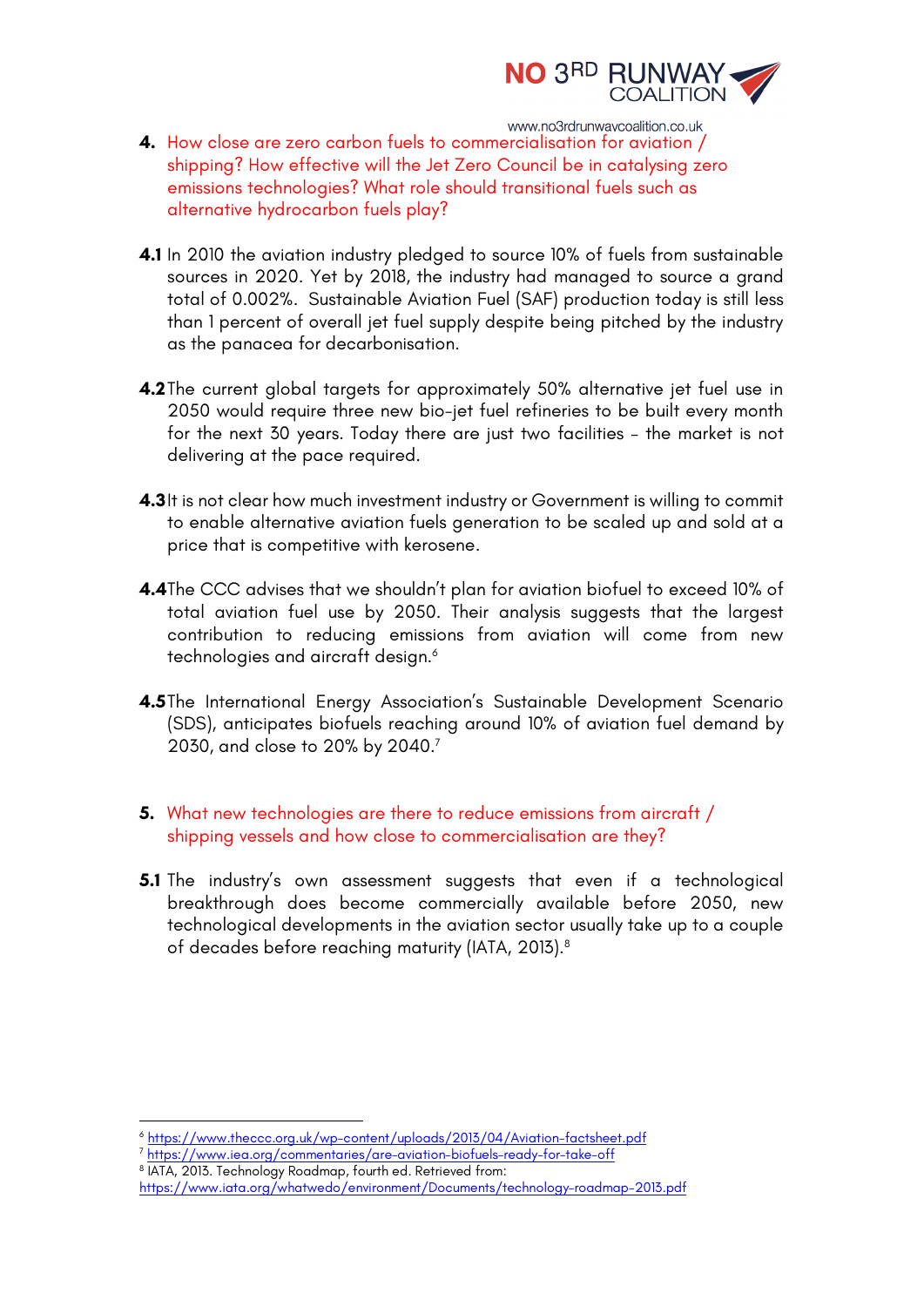

#### **Electric Aircraft**

- **5.2** Analysis by Fellow Travellers<sup>9</sup> reveals that electric aircraft in development in 2021 have the technical potential to cut 13% of UK aviation's greenhouse gas emissions.
- **5.3**Delivering this level of emissions reduction before 2050 would require regulation and major market intervention to accelerate product development and fleet turnover cycles of around 25 years.
- **5.4**Engineering constraints mean larger gains are unlikely in this timeframe, and it is probably not possible for transatlantic-range battery powered aircraft to be economically viable.
- **5.5**There are no electric aircraft currently in development which could compete with the majority of the current global civil aviation fleet on range or capacity. Even in the aviation industry, the consensus is that we're unlikely to see electric flights at 1,500km or longer, yet these journeys make up 80 percent of aviation emissions.<sup>10</sup> This undermines the case for expansion at Heathrow, where the overwhelming majority of the additional 260,000 flights per year will use kerosene.

## **Hydrogen**

- **5.6**In June 2021, Airbus told the EU that most airliners will rely on traditional jet engines until at least 2050. They plan to develop the world's first zero-emission commercial aircraft by 2035, but assert that, *"Zero-emission hydrogen aircraft will be primarily focused on regional and shorter-range aircraft from 2035. Which means that current and future iterations of highly efficient gas turbines will still be required as we move towards 2050, especially for long-haul operations." <sup>11</sup>* The fact that hydrogen aircraft even if developed will be unsuitable for the long-haul traffic that Heathrow relies upon shows how their expansion would undermine efforts at decarbonisation. Hydrogen planes would also require very extensive modifications to airport infrastructure which airports like Heathrow would struggle to deliver.
- **5.7**If hydrogen is to form part of the Government's alternative aviation fuels strategy, then it will need to set goals that are realistic and achievable, and focus on creating a secure market for green hydrogen with high sustainability standards so that industry can make the long-term investments that are

<sup>9</sup> Fellow Travellers (2018) *Electric Dreams: the carbon mitigation potential of electric aviation in the UK air travel market*. https://s3-eu-west-

<sup>1.</sup>amazonaws.com/media.afreeride.org/documents/Electric+Dreams.pdf <sup>10</sup> "Electric planes: the revolution has some snags" Financial Times, June 17 2019,

https://www.ft.com/content/a9dc81d2-725e-11e9-bf5c-6eeb837566c5

<sup>11</sup> https://www.reuters.com/business/aerospace-defense/airbus-tells-eu-hydrogen-wont-be-widely-usedplanes-before-2050-2021-06-10/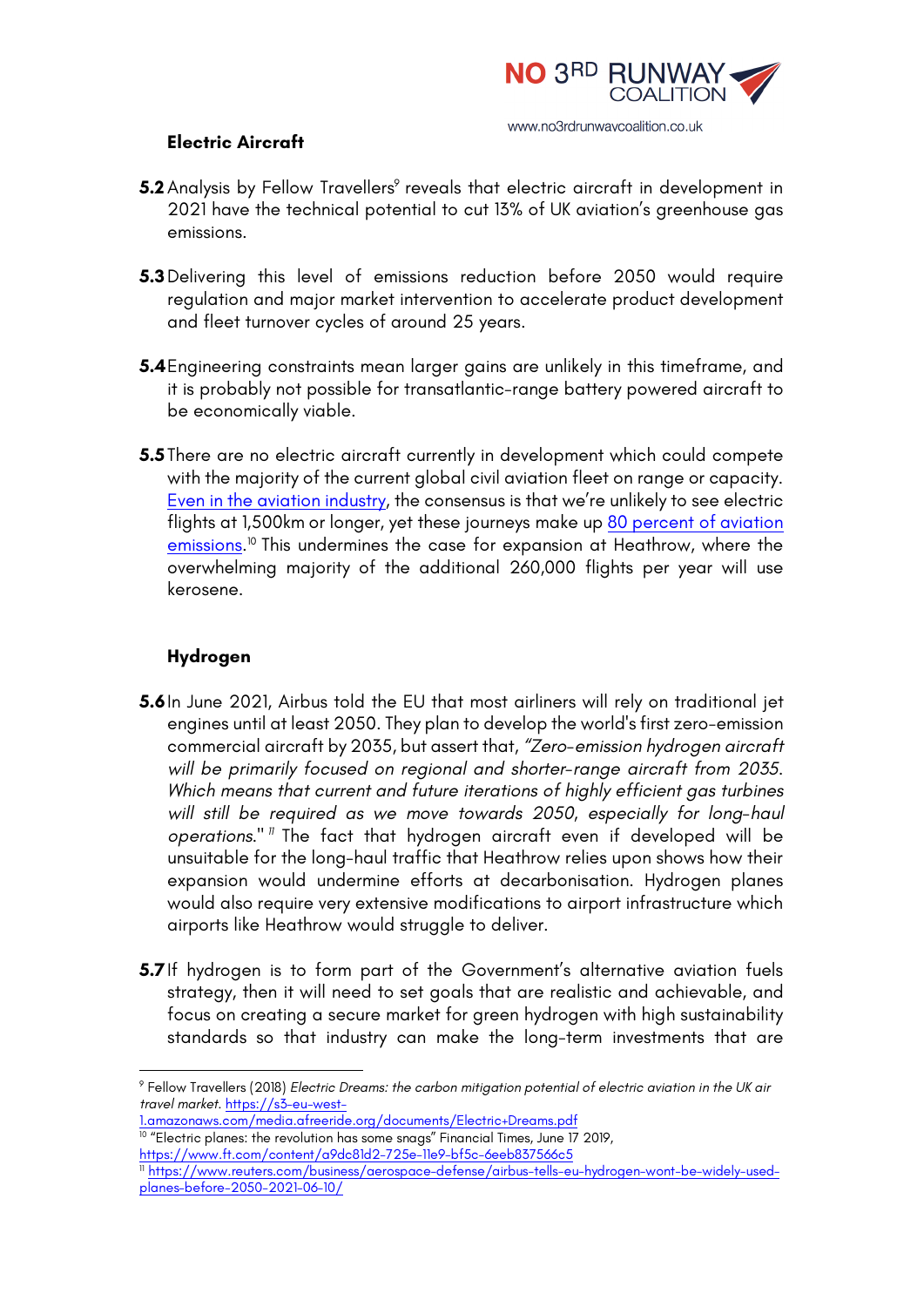

www.no3rdrunwaycoalition.co.uk

required to scale up sustainably. As stated above only hydrogen currently produced by electrolysis could hope to meet this standard depending on where the electricity needed is generated from.

- **6.** How should the Government's net zero aviation strategy support UK industry in the development and uptake of technologies, fuels and infrastructure to deliver net zero shipping and aviation?
- **6.1** To meet Net Zero legislation there will need to be a robust framework from Government with strict targets and incentives to help boost investment and innovation.
- **6.2**Government should produce an assessment of how other appropriate technology solutions for aviation will be delivered between now and 2050, and what policy interventions will be needed to ensure that these are delivered.
- **6.3**The UK Renewable Transport Fuels Obligation should include a requirement for airlines to purchase genuinely sustainable aviation fuels (e-kerosene). This would could help to provide an incentive for investment and innovation.
- **6.4**The Government should drop the 'growth everywhere' mantra and set out robust plans for demand management options, incentives, and penalties to ensure promised technological improvements are delivered and a framework of mechanisms to ensure that the industry also addresses non-CO2 emissions.
- **7.** What is the most equitable way to reduce aircraft passenger numbers (e.g., reforming air passenger duty and taxes, frequent flyer levies, bans on domestic flights where trains are available, restrictions on airport capacity)? Are there any policy mechanisms that could reduce our reliance on shipping?
- **7.1** It is clear from the advice of the CCC that aviation policy needs to include demand management.
- **7.2** A frequent flyer levy could be an effective and morally defensible way to reduce UK aviation emissions while maintaining access to air travel for all members of British society.
- **7.3** Commendable work by Possible proposes a frequent flyer levy <sup>12</sup> and the New Economics Foundation in their analysis and assessments of how a frequent flyer levy could be introduced.<sup>13</sup> This could work to an even greater extent and

 

1.amazonaws.com/media.afreeride.org/documents/FFL+Policy+Proposal.pdf

<sup>&</sup>lt;sup>12</sup> Proposal for a frequent flyer levy https://s3-eu-west-

<sup>&</sup>lt;sup>13</sup> Managing Aviation Passenger demand with a frequent flyer levy <u>https://s3-eu-west-</u>

<sup>1.</sup>amazonaws.com/media.afreeride.org/documents/FFL+Modelling+paper.pdf